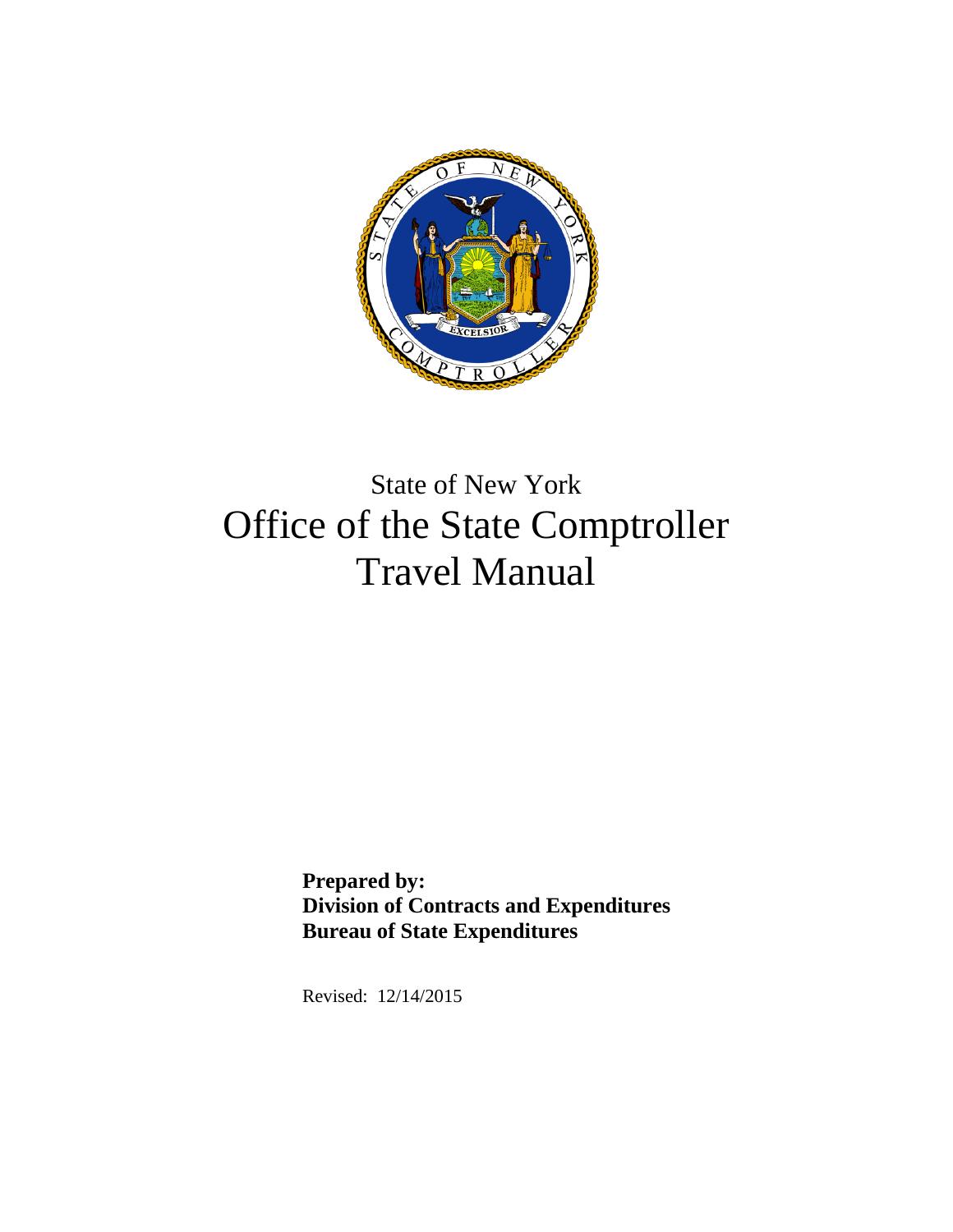# **TABLE OF CONTENTS**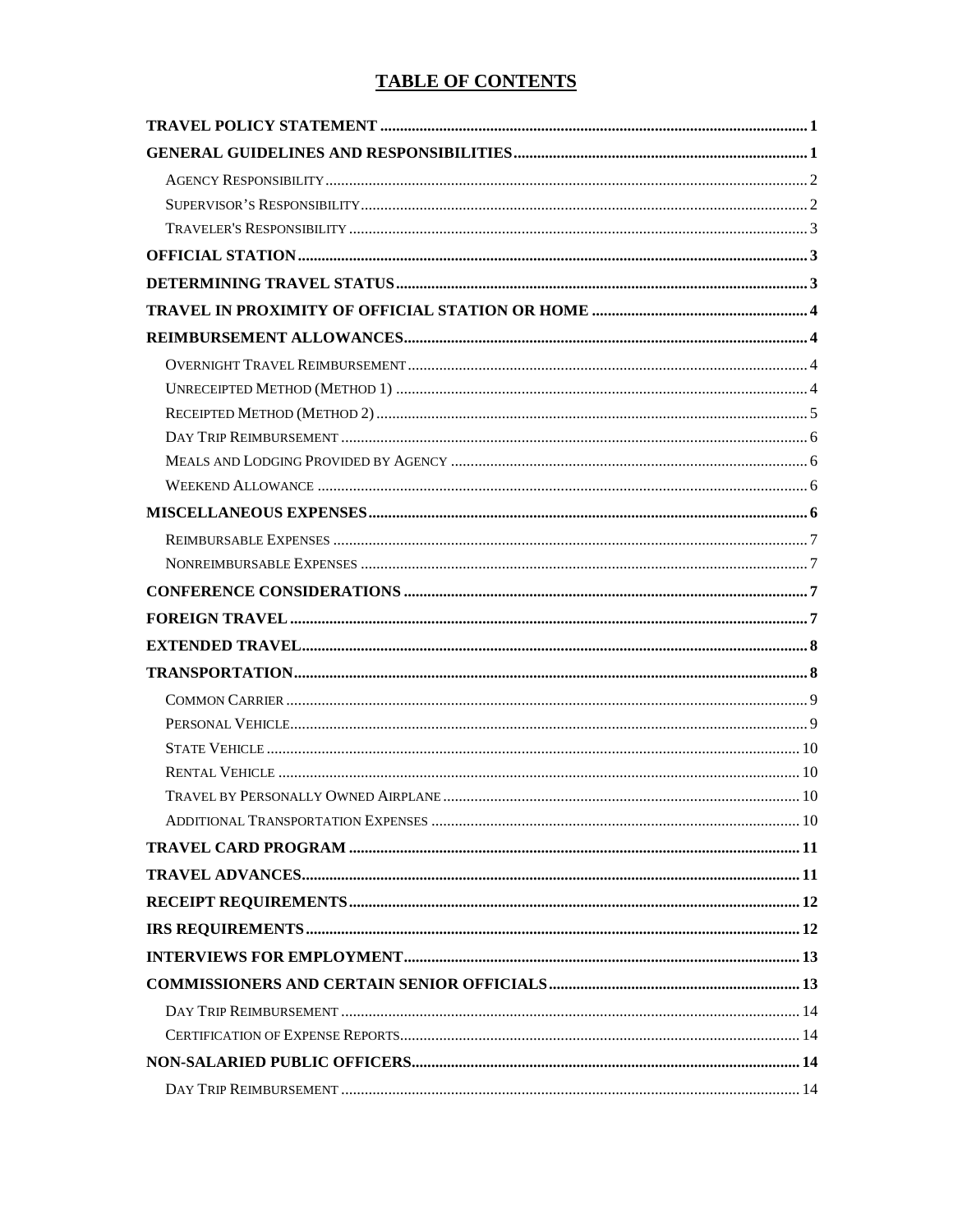### <span id="page-2-0"></span>**Travel Policy Statement**

 apply the State's travel rules and regulations and to provide instructions regarding reimbursement for expenses while in travel status. The Office of the State Comptroller sets [rules and regulations](http://www.osc.state.ny.us/agencies/travel/part8.htm) for reimbursement of expenses incurred while traveling on official State business. These rules and regulations are also included by reference in [collective bargaining agreements.](http://www.perb.ny.gov/NYS-PERB-collective-bargaining-agreements-a) When an employee travels on official The purpose of this Travel Manual is to help agencies, employees and certain public officials understand and State business, only actual, necessary and reasonable business expenses will be reimbursed.

 Employee reimbursements are processed and paid through the Employee Expense function in the Statewide Financial System (SFS), and non-employee expenses are processed through the Accounts Payable (AP) function.

 As discussed in more detail in this manual, the State of New York has a Travel Card Program (travel card) to provide State employees with a mechanism to pay for travel expenses.

 In conjunction with the implementation of SFS, the Office of General Services (OGS) created the Non-expenses. [OGS](http://www.ogs.ny.gov/BU/SS/NET.asp) has posted additional information on the set-up and maintenance of NET-Card accounts. Employee Travel Card (NET-Card), which is used for non-employee travel expenses. NET-Card transactions are reconciled through the SFS AP function and should not be used for employee travel

A State procurement card should be used when making State purchases of goods and services not related to employee or non-employee travel. For more information related to the appropriate use of an agency issued procurement card, refer to the [Citibank Procurement Card Guidelines.](www.ogs.ny.gov/purchase/snt/awardnotes/7900822712rf001CitibankPcardGuidelines.docx) 

### <span id="page-2-1"></span>**General Guidelines and Responsibilities**

- $\triangleright$  Employees are in travel status when they are more than 35 miles from both their official station and their home (defined in the [Official Station Section](#page-4-1) of this manual).
- $\triangleright$  The designation of official station will be determined by agency management in the best interest of to request justification from an agency to support its designation of official station. Official station the State and not for the convenience of the employee. The Comptroller's Office reserves the right designation relates to the position, not to the person (i.e., a full-time employee working for one agency in one position will have only one official station; a part-time employee working for two agencies in two different positions will have two official stations).
- $\triangleright$  Travel between the employee's home and official station is considered commuting and should not be reimbursed. Reimbursing commuting costs can have significant tax consequences for the employee (please refer to the *Guide to Financial Operations* [Chapter XIII, Section 6](http://www.osc.state.ny.us/agencies/guide/MyWebHelp/Content/XIII/6.htm) for more information).
- $\triangleright$  Expense reports should be submitted within 30 days of the end of the travel event to account for all expenses even if they miss the 30-day submission window. expenses, reimburse the traveler for out-of-pocket expenses and reconcile the associated agency travel card charges. Employees are still required to submit expense reports to account for all
- OGS has contracts for car rentals, air travel, and centralized travel agent services, both statewide and regional. Travel agents may charge a transaction fee for various services. You can obtain more  $\triangleright$  Agencies should check OGS contracts for the type of travel-related services available. Currently, information on these contracts through the [OGS web site.](http://www.ogs.ny.gov/bu/ss/trav/)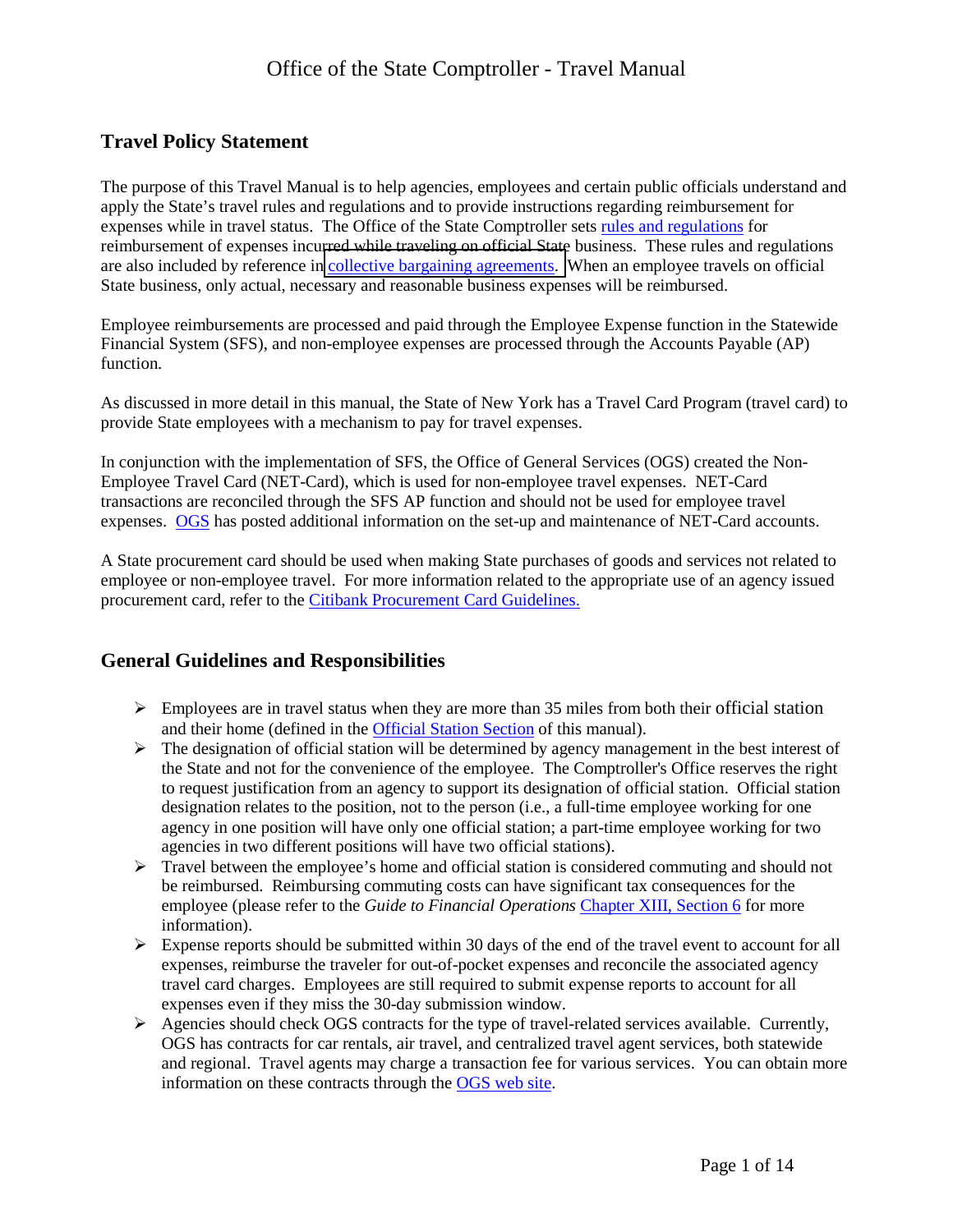### <span id="page-3-0"></span>*Agency Responsibility*

Ensure:

- $\triangleright$  all authorized travel is in the best interest of the State.
- $\triangleright$  all expenses are actual, reasonable and necessary.
- $\triangleright$  the most economical method of travel is used in the best interest of the State.
- compliance with Internal Revenue Service (IRS) regulations.
- $\triangleright$  the official station of each employee is designated in the best interest of the State. Where it is not the employee's usual work location, ensure proper tax reporting consistent with the *Guide to Financial Operations* [Chapter XIII, Section 6.](http://www.osc.state.ny.us/agencies/guide/MyWebHelp/Content/XIII/6.htm)
- $\triangleright$  employees obtain appropriate approvals prior to traveling, and exceptions or waivers are justified and necessary.
- $\triangleright$  adequate funds are available for travel.
- $\triangleright$  all travel card charges are reconciled correctly.
- any overpayments or improper charges are recovered promptly.
- $\triangleright$  all expenses comply with the State Comptroller's [rules and regulations,](http://osc.state.ny.us/agencies/travel/part8.htm) this Travel Manual, the *[Guide to Financial Operations](http://www.osc.state.ny.us/agencies/guide/MyWebHelp/)* and policies published by oversight agencies such as the Division of the Budget and the Governor's Office of Employee Relations.
- $\triangleright$  if the agency processes expense reports through OGS's Business Service Center (BSC), all expenses comply with BSC requirements.
- original receipts are maintained in accordance with State Archives and Records Administration guidelines.

Establish:

- an agency-specific policy related to travel procedures when employees are in travel status.
- $\triangleright$  procedures to ensure accountability of cash advances and appropriate use and timely reconciliation of travel card charges.
- $\triangleright$  procedures for the review and approval of employee expense reports in a complete and timely manner.

Provide:

- $\triangleright$  guidance and training to agency supervisors and staff in proper procedures for reimbursing travel expenses.
- a means (e.g., travel card, cash advance) to minimize out-of-pocket travel expenses and control all travel-related documents (e.g., expense reports, tax exempt certificates).

Maintain:

 $\triangleright$  legible receipts and other supporting documentation, which must be made available for audit upon request. (Original receipts or legible scanned copies are acceptable. For more information about required receipts, see the **Receipt Requirements Section** of this Travel Manual.) Agencies are required to maintain the receipts and cannot delegate this responsibility to the travelers.

#### <span id="page-3-1"></span>*Supervisor's Responsibility*

- $\triangleright$  Know the State's travel rules and regulations.
- $\triangleright$  Know your agency's specific travel policies and procedures.
- $\triangleright$  Know your staff's official station and the effect on his or her travel reimbursement, including, where applicable, the taxability of reimbursement (please refer to the *Guide to Financial Operations*  [Chapter XIII, Section 6](http://www.osc.state.ny.us/agencies/guide/MyWebHelp/Content/XIII/6.htm) for more information).
- $\triangleright$  Authorize travel only when necessary.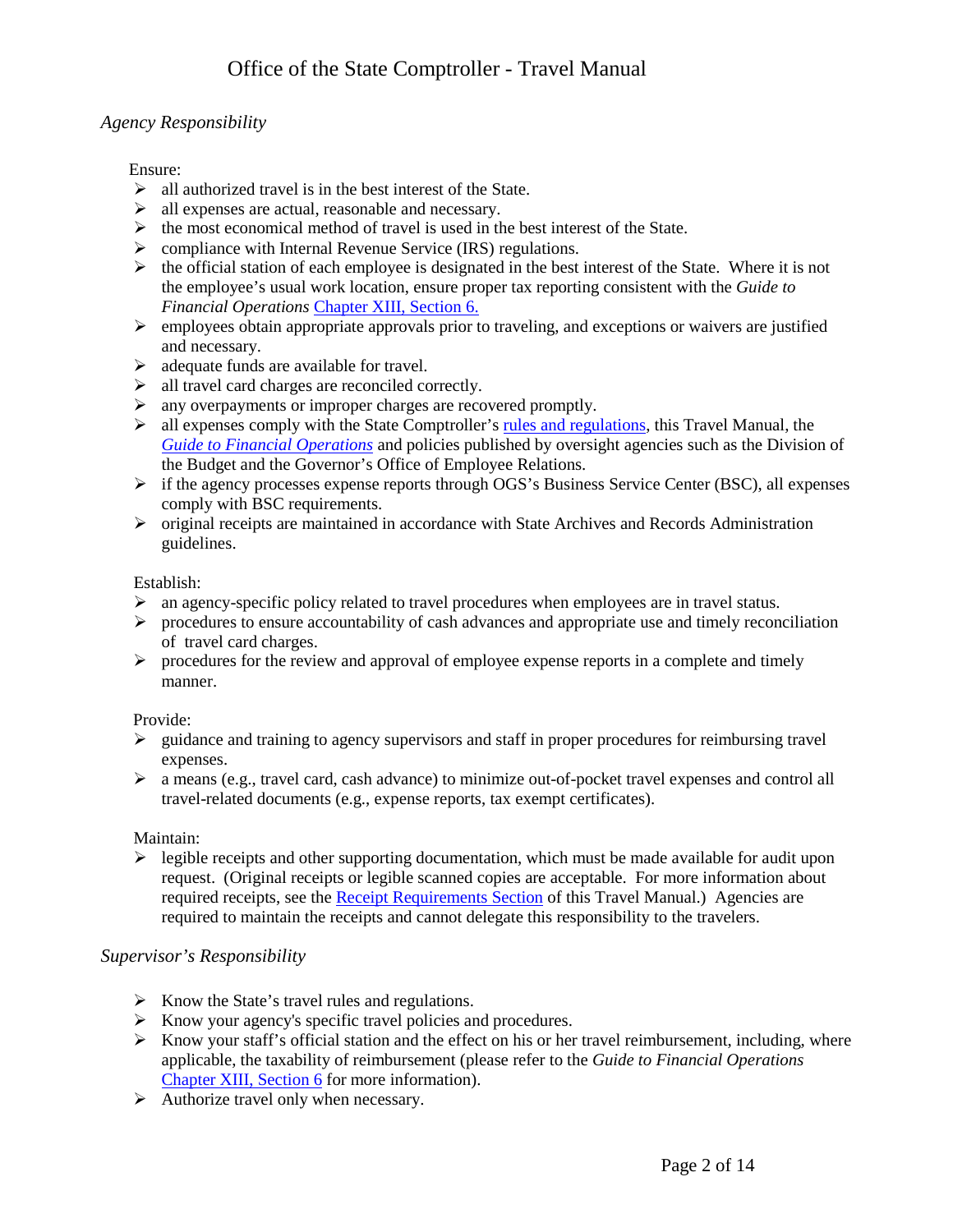- $\triangleright$  Review travelers' itineraries in advance to ensure the most economical method of travel is used in the best interest of the State.
- $\triangleright$  Verify that expenses are within allowable rates and all required documentation is included (e.g., scanned or attached) and that expenses are actual, necessary and reasonable (for more information about required receipts, see [Receipt Requirements Section](#page-13-0) of this Travel Manual).
- $\triangleright$  Review and approve expense reports in a complete and timely manner.

#### <span id="page-4-0"></span>*Traveler's Responsibility*

- $\triangleright$  Know State travel rules and regulations.
- $\triangleright$  Know your agency's policies and procedures.
- $\triangleright$  Know your official station and its effect on (i) your eligibility for travel reimbursement, and (ii) the taxability of certain expenses (please refer to the *Guide to Financial Operations* [Chapter XIII,](http://www.osc.state.ny.us/agencies/guide/MyWebHelp/Content/XIII/6.htm)  [Section 6](http://www.osc.state.ny.us/agencies/guide/MyWebHelp/Content/XIII/6.htm) for more information).
- Obtain necessary approvals for travel, including method of travel.
- $\triangleright$  Secure the most economical method of travel in the best interest of the State.
- $\triangleright$  Obtain all necessary travel documents (e.g., expense report, tax exempt certificate, receipts).
- $\triangleright$  Use the travel card to minimize out-of-pocket expenses.
- Maintain an accurate record of expenses including departure and return times, and mileage.
- $\triangleright$  Include required receipts or documentation when submitting expense report (for more information about required receipts, see [Receipt Requirements Section](#page-13-0) of this Travel Manual).
- $\triangleright$  Submit claims for reimbursement for only actual allowed expenses within reimbursement rate limits.
- Submit accurate expense reports within 30 days of the end of the travel event. Promptly account for any cash advance received, or charges made to the travel card.

### <span id="page-4-1"></span>**Official Station**

 agency and the designation must be in the best interest of the State. The purpose of an official station is to reimbursable. The employee's home is considered to be in the city or town in which the employee primarily resides when working at his or her official station. If an employee works at more than one location, the employee's official station will normally be the employee's main place of business (i.e., the place where the The official station should be the employee's usual work location. The official station is designated by the establish when the employee is in travel status and eligible for reimbursement of travel expenses. Travel between the employee's home and official station is considered commuting and is generally not employee works more time than any other work location).

 station that is not an employee's main place of business, there may be tax reporting obligations on the part of *Financial Operations* [Chapter XIII, Section 6](http://www.osc.state.ny.us/agencies/guide/MyWebHelp/Content/XIII/6.htm) for additional guidance on the potential tax consequences of assigning an incorrect official station. While an agency can still make a designation in the best interest of the State, if an agency assigns an official the State and potentially significant tax consequences for the employee. Please refer to the *Guide to* 

### <span id="page-4-2"></span>**Determining Travel Status**

 their home, they are considered in travel status and are eligible for reimbursement of travel expenses in accordance with this Travel Manual. Employees must obtain appropriate approvals prior to traveling for an When employees are on assignment at a work location more than 35 miles from both their official station and assignment.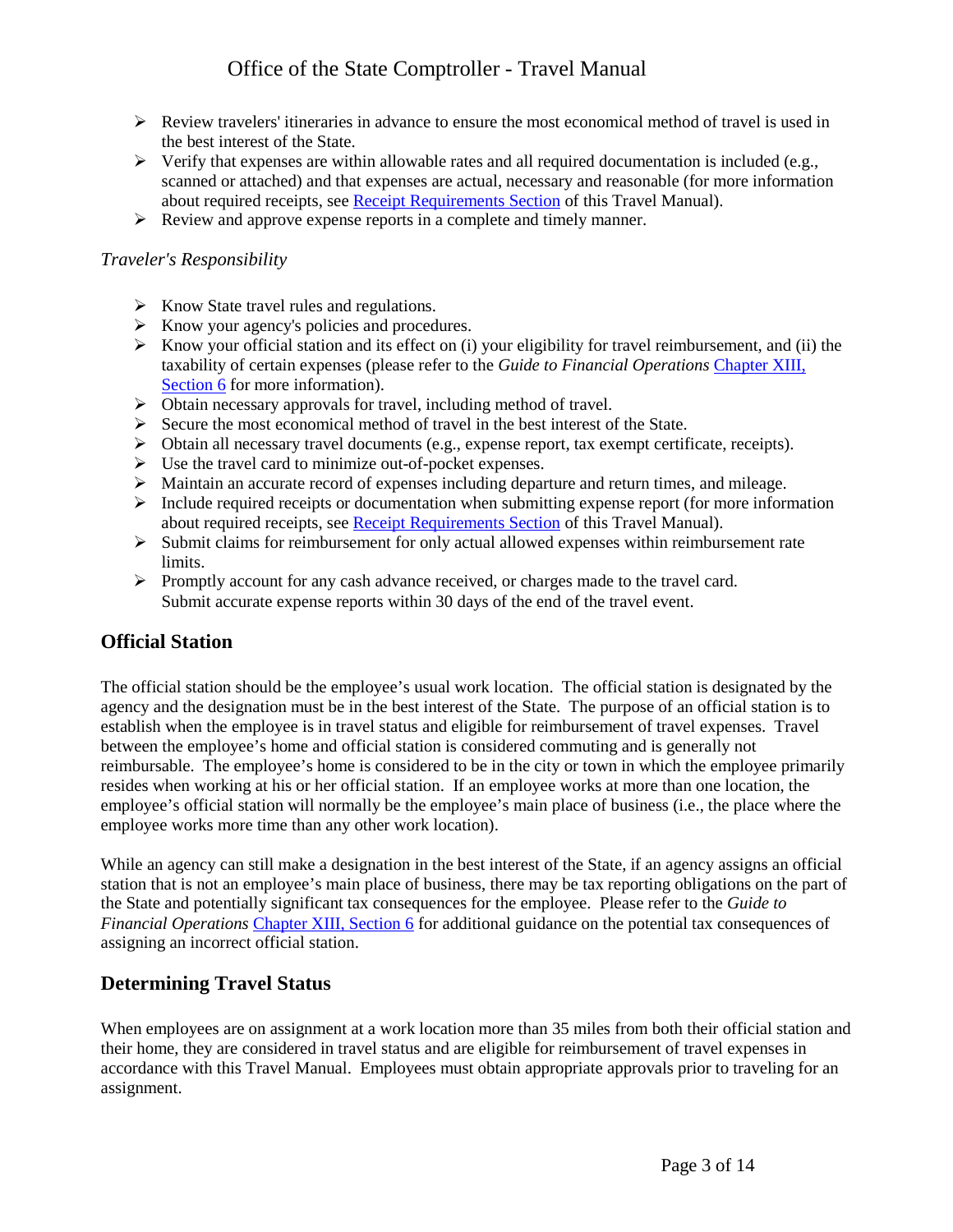### <span id="page-5-0"></span>**Travel in Proximity of Official Station or Home**

 is considered to be traveling in the proximity of his or her official station. When traveling in the proximity of reimbursement of transportation expenses associated with travel: When an employee is assigned to work at an alternate work location which is less than 35 miles from either his or her home or his or her official station, the employee is not considered to be in travel status, but rather home or official station, an employee using a personal vehicle is, as outlined below, entitled to

- from home to an alternate work location.
- between the official station and an alternate work location.
- between alternate work locations.
- from an alternate work location to the employee's home.

 home, at a minimum, transportation expenses must be reimbursed using the lesser of 1) mileage between the employee's home and the alternate work location or 2) mileage between the employee's official station and policy that provides for reasonable reimbursement of transportation expenses in excess of the amount calculated under the "lesser of mileage rule." Click here for examples of the application of the lesser of When travel is from an employee's home to an alternate work location, or from an alternate work location to the alternate work location, multiplied by the IRS mileage reimbursement rate. This reimbursement method is called the "lesser of mileage rule." Agency management has the discretion to establish a reimbursement [mileage rule.](http://www.osc.state.ny.us/agencies/travel/lesser.pdf) 

 between such locations, multiplied by the IRS mileage reimbursement rate. When travel is between an employee's official station and an alternate work location, or between two or more alternate work locations, transportation expenses must be reimbursed by payment for the actual mileage

 The expense of meals or lodging within the proximity of the employee's official station will not normally be office. Reimbursement for travel in the proximity of the employee's home or the employee's official station is subject to the audit of the Comptroller. Commuting costs generally should not be allowed between any information, please refer to the *Guide to Financial Operations* [Chapter XIII, Section 6.](http://www.osc.state.ny.us/agencies/guide/MyWebHelp/Content/XIII/6.htm) reimbursed unless it is in the best interest of the State, as determined by the head of the agency's finance employee's home and his or her official station. On the rare occasion, these may result in tax consequences associated with the reimbursement, some of which may be significant to the employee. For additional

### <span id="page-5-1"></span>**Reimbursement Allowances**

#### <span id="page-5-2"></span>*Overnight Travel Reimbursement*

 Employees may choose one of two methods for expense reimbursement for overnight travel, whichever is to their advantage. Travelers may not, however, combine the two methods on the same overnight trip. An overnight trip is defined as dinner, lodging and breakfast the following morning. Breakfast and dinner are reimbursable meals; lunch is not.

<span id="page-5-3"></span>Unreceipted Method (Method 1)

 This method provides for a fixed rate allowance for meals, lodging and incidental expenses regardless of or county where lodging is obtained or the location to which the employee was traveling (whichever rate is where lodging is obtained, including lodging with relatives or friends. Rates are established based on the city less), and such location must be indicated on the expense report. No receipts are required to claim this method of reimbursement, but receipts are required for travel card charges – even if the charges are related to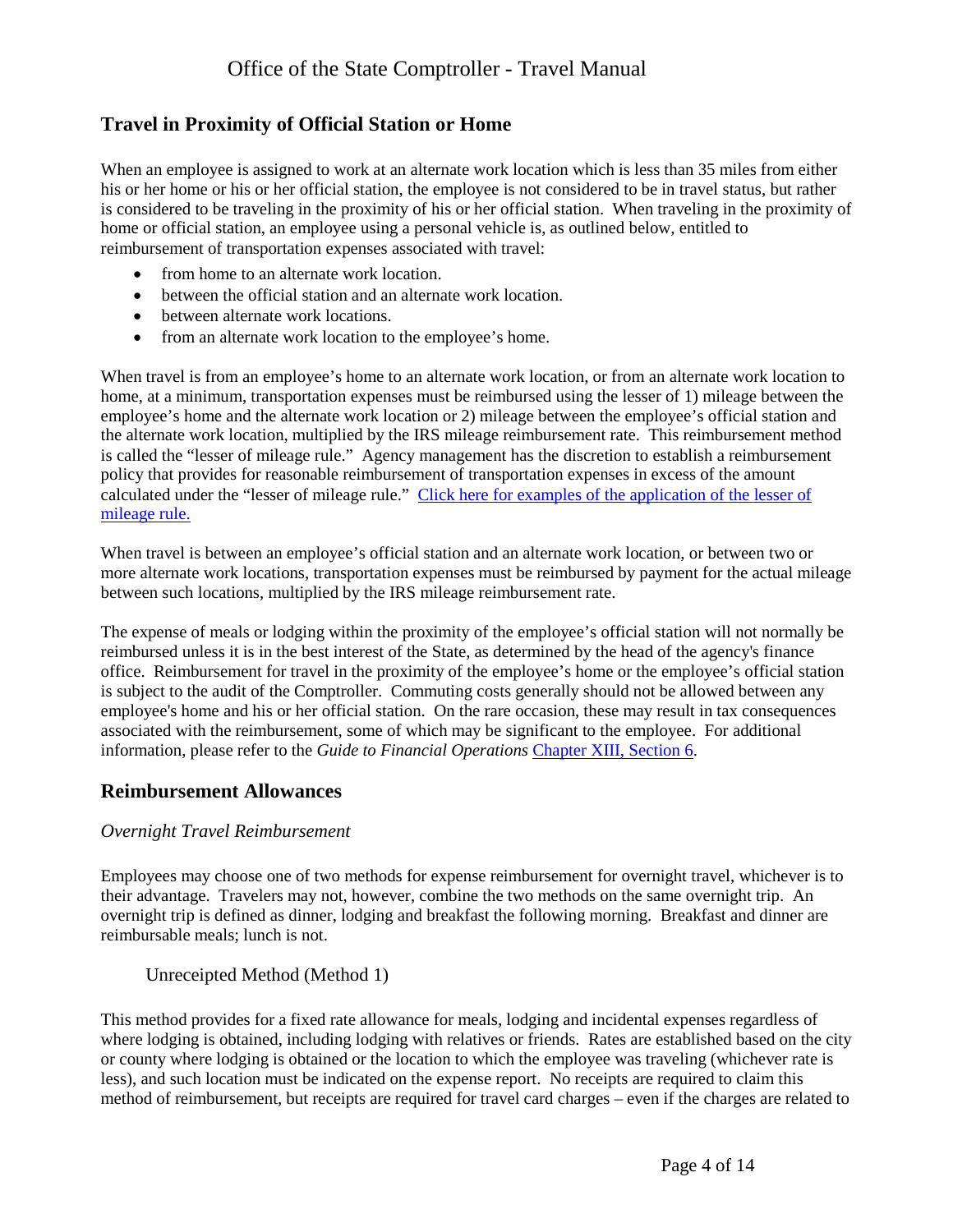meals for this overnight trip. Receipts are also required for expenses not included in the fixed rate allowances for meals, lodging and incidental expenses. Current rates are as follows:

| Location                                                                                                          | Per Diem |
|-------------------------------------------------------------------------------------------------------------------|----------|
| New York City and Nassau, Suffolk, Rockland and Westchester<br>Counties                                           | \$50.00  |
| Cities of Albany, Binghamton, Buffalo, Rochester, Syracuse and<br>their respective surrounding metropolitan areas | \$40.00  |
| All other locations in New York State                                                                             | \$35.00  |
| Out of State (this includes any out of state tax on lodging)                                                      | \$50.00  |

 departure if they have to leave at least one hour before their normal work start time. They are also eligible Travelers using this unreceipted method are also eligible for an additional \$5.00 for breakfast on the day of for an additional \$12.00 for dinner on the day of return if they return at least two hours later than their normal work ending time.

 For example, a traveler leaves Albany at 7:00 a.m. heading to New York City. The traveler stays overnight at a friend's house in New York City and arrives back in Albany the next day at 6:00 p.m. The traveler's scheduled work hours are from 8:00 a.m. to 4:00 p.m. The traveler is entitled to the unreceipted per diem of \$50 for the one night stay in New York City. In addition, the traveler is entitled to an additional \$5.00 for breakfast and \$12.00 for dinner.

#### <span id="page-6-1"></span><span id="page-6-0"></span>Receipted Method (Method 2)

 expenses based on [federal reimbursement rates](http://www.gsa.gov/Portal/gsa/ep/contentView.do?contentId=17943&contentType=GSA_BASIC) for the county of lodging. The per diem rates for locations on location of lodging, the city and state of the lodging location must be indicated on the expense report. are required for travel card – even if the charges are related to meals for this overnight trip. Receipts are This method provides reimbursement of actual lodging costs and an allowance for meals and incidental within the continental United States are revised annually [\(Click here for current rates\)](http://www.gsa.gov/portal/content/104877?utm_source=OGP&utm_medium=print-radio&utm_term=portal/category/21287&utm_campaign=shortcuts). Since rates are based Receipts are required for lodging. Receipts are not required to claim Method 2 meal per diems, but receipts also required for expenses not included in the fixed rate allowances for meals, lodging and incidental expenses.

 For each day the traveler is in overnight travel status, the traveler is eligible for reimbursement for lodging up to a maximum lodging per diem and meals at a per diem fixed allowance. The meal per diem is for dinner one night and breakfast the following day.

 least one hour before their normal work start time the first day of travel, and/or for dinner if they return at least two hours later than their normal work ending time on the last day of travel. In these cases, breakfast Travelers using this method are also eligible for an additional per diem for breakfast if they have to leave at and/or dinner will be reimbursed up to the maximum amount of the meal per diem allowance specified for the particular area of lodging. The meal per diem allowance is apportioned for breakfast and dinner. Please refer to the *Guide to Financial Operations* [Chapter XIII, Section 4.D](http://www.osc.state.ny.us/agencies/guide/MyWebHelp/Content/XIII/4/D.htm) for current meal allowances.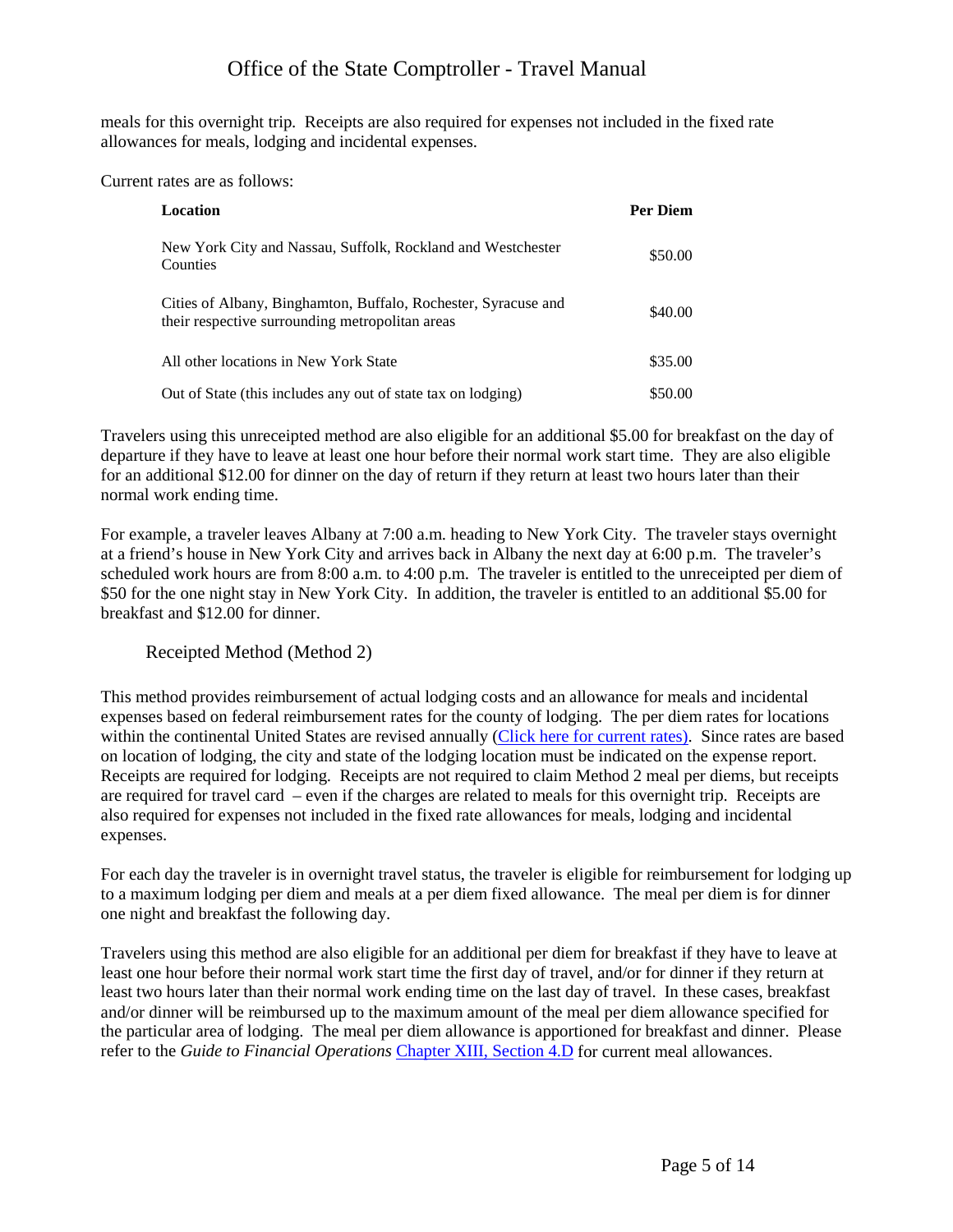Maximum lodging rates exclude taxes. For travel within New York State, a [Tax Exemption Certificate \(ST-](http://www.tax.ny.gov/pdf/current_forms/st/st129_fill_in.pdf)[129\)](http://www.tax.ny.gov/pdf/current_forms/st/st129_fill_in.pdf) should be used. For travel outside of New York State, state and local taxes are not included in the maximum lodging amount and will be reimbursed in addition to the per diem amount.

 Finally, on occasion, travelers may be unable to find a hotel at a rate that does not exceed the maximum federal lodging per diem rate for the location of travel. If that occurs, travelers must obtain prior approval from his/her agency finance office to exceed the federal lodging per diem rate.

### <span id="page-7-0"></span>*Day Trip Reimbursement*

 Travelers are entitled to reimbursement for breakfast if they have to leave at least one hour before their Travelers may be reimbursed for breakfast and/or dinner for day trips based on departure and return times. normal work start time, and/or for dinner if they return at least two hours later than their normal work ending time.

 traveler leaves Albany at 7:00 a.m. for New York City. The traveler arrives back in Albany the same day at Travelers without meal receipts are reimbursed \$5.00 for breakfast and/or \$12.00 for dinner. For example, a 6:00 p.m. The traveler's scheduled work hours are from 8:00 a.m. to 4:00 p.m. The traveler is entitled to \$5.00 for breakfast and \$12.00 for dinner.

 (Method 2) specified for the particular area related to the travel destination. The meal per diem allowance is Travelers with meal receipts are reimbursed up to the maximum amount of the meal per diem allowance apportioned for breakfast and dinner. Please refer to the Guide to Financial Operations [Chapter XIII, Section](http://www.osc.state.ny.us/agencies/guide/MyWebHelp/Content/XIII/4/D.htm)  [4.D](http://www.osc.state.ny.us/agencies/guide/MyWebHelp/Content/XIII/4/D.htm) for current meal breakdowns.

<span id="page-7-1"></span>Day trip meal reimbursements are reportable as income to the IRS.

### *Meals and Lodging Provided by Agency*

If meals and/or lodging are provided by the employee's agency or another agency without charge to the traveler, that fact including the name of the agency must be indicated on the expense report. Lodging and/or meals when provided at no cost to the employee by a State agency or third party as part of an assignment are not reimbursable. If only lodging was provided, meal allowances based on location of lodging may still be claimed.

#### <span id="page-7-2"></span>*Weekend Allowance*

 in travel status. An additional reimbursement over and above the per diems may be allowed in accordance station. This could occur when the agency has a business need for an employee to remain in travel status over a weekend, or when it is more economical for the State to have the employee remain in the location Travelers are allowed lodging and meals for weekends when their agency deems it necessary for them to be with the traveler's bargaining agreement if the traveler is 300 miles or more away from home and official (e.g., where the round trip airfare exceeds the cost of meals and lodging over the weekend).

#### <span id="page-7-3"></span>**Miscellaneous Expenses**

Only actual, reasonable and necessary business-related expenses will be reimbursed, and such expenses must be properly indicated and justified on the expense report.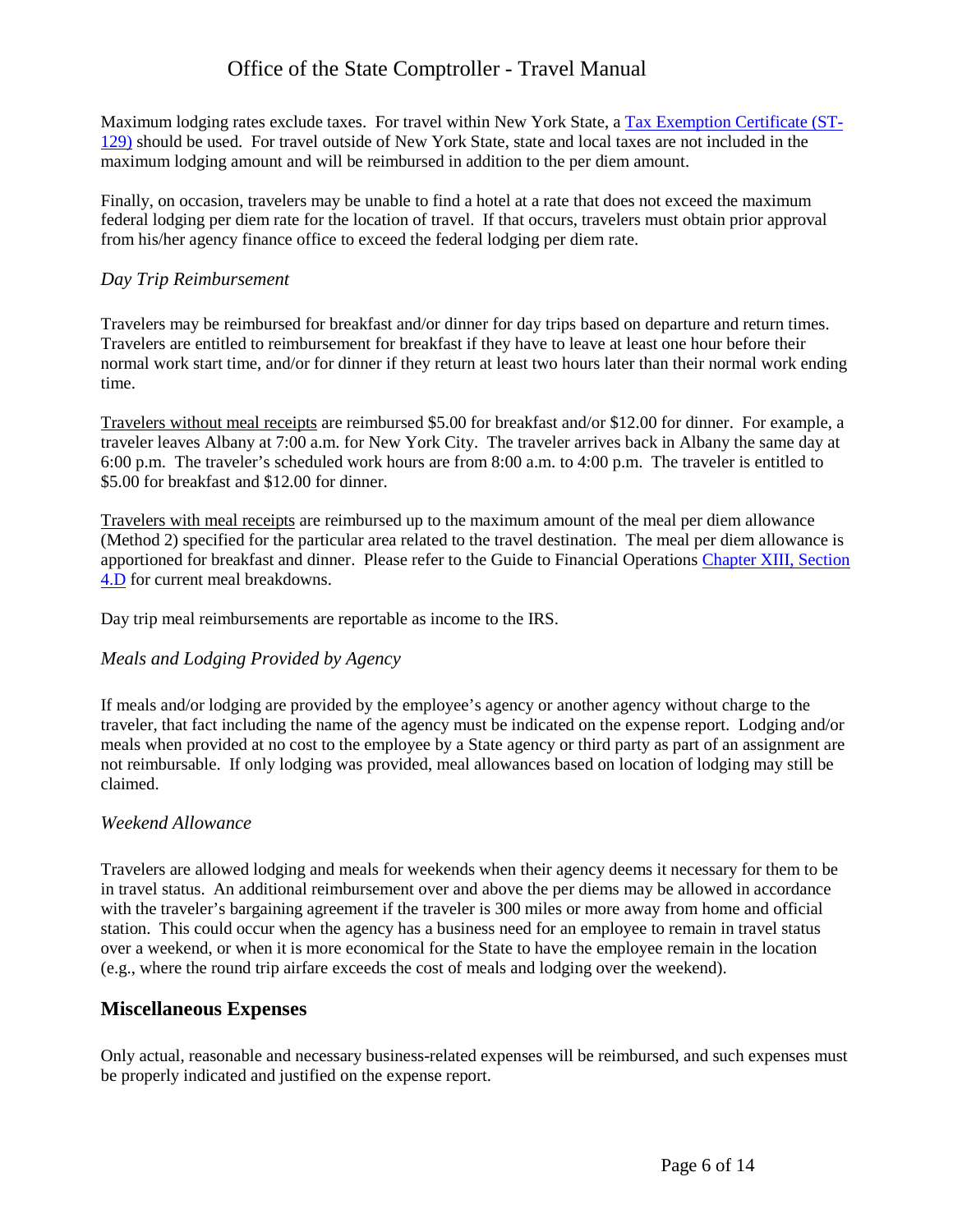### <span id="page-8-0"></span>*Reimbursable Expenses*

Business-related expenses such as:

- $\triangleright$  Telephone calls
- $\triangleright$  Internet connection fees
- $\triangleright$  Baggage transfer and storage expenses
- $\triangleright$  Supplies and materials

### <span id="page-8-1"></span>*Nonreimbursable Expenses*

Non-business related expenses such as:

- $\triangleright$  Speeding fines
- $\triangleright$  Parking tickets
- $\blacktriangleright$  Laundry
- $\triangleright$  Entertainment (e.g., theater tickets, in-room movies)
- $\triangleright$  Other personal charges

## <span id="page-8-2"></span>**Conference Considerations**

 Whenever possible, agency-sponsored conferences should be arranged at facilities honoring the federal per diem rates for meals and lodging. The cost of meeting room rentals, equipment, luncheons and breaks is normally paid directly by the agency. In selecting the conference site, the agency should consider cost, location and other special requirements. Standard procurement procedures should be followed.

 the maximum lodging rate. Travelers must obtain prior approval from their agency's finance office to exceed the rate. Agency finance officials, when considering an employee's request to exceed government On occasion, travelers must attend conferences sponsored by other organizations at facilities which exceed rates, should consider the following:

- $\triangleright$  Available lodging within the rate at a location nearby
- $\triangleright$  Transportation costs saved by staying at the conference site
- $\triangleright$  Late evening or early morning conference events
- $\triangleright$  Whether the attendee is an officer of the sponsoring organization
- $\triangleright$  Whether the attendee is a speaker or is performing other functions essential to the conference

 Social activities such as sightseeing and golf outings are considered personal expenses and will not be reimbursed.

 When meals and/or lodging are provided as a part of a conference or event, additional reimbursement is not permitted. If the meals and/or lodging are provided by a third party, there may be ethics considerations that should be discussed with your agency's ethics officer before the conference or event takes place.

# <span id="page-8-3"></span>**Foreign Travel**

 Travel outside the continental United States is reimbursed based on the maximum per diem allowance available on the **U.S. Department of State** website. established by the U.S. Department of State. The foreign per diem rates are published monthly and are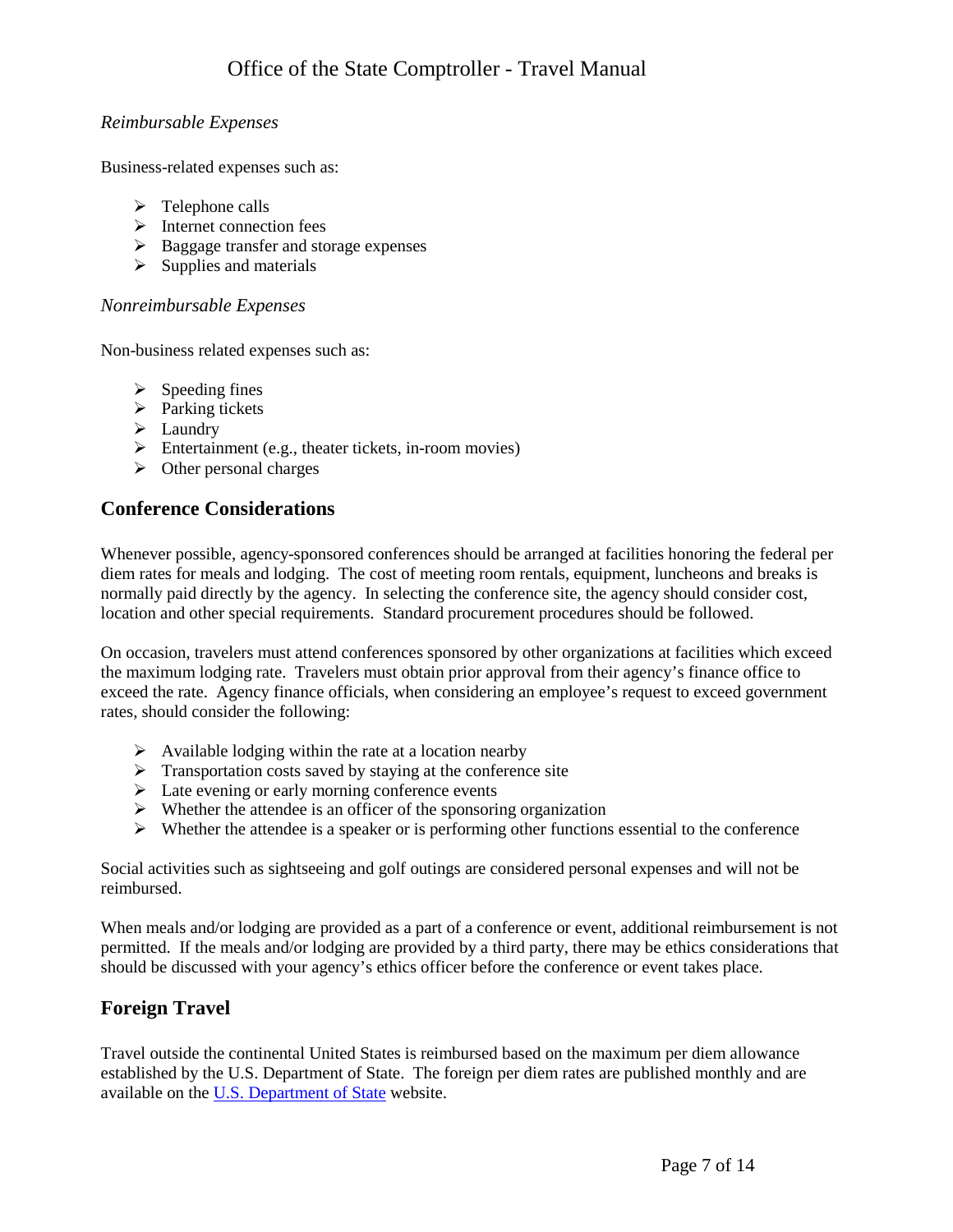following day. Travelers are also eligible for an additional per diem for breakfast if they have to leave at least one hour before their normal work start time the first day, and/or for dinner if they return at least two entitled to 20 percent of the foreign meal per diem for breakfast and/or 80 percent for dinner. Foreign travel rates provide for lodging costs up to a maximum amount and an allowance for meals and incidental expenses. Similar to Method 2, the meal per diem is for dinner one night and breakfast the hours later than their normal work ending time on the last day of travel. In these cases, the traveler would be

 some expenses unique to foreign travel may be reimbursed at the discretion of the agency, such as: Expenses directly related to lodging and meals are included in the foreign per diem allowance; however,

- > Passport fees
- $\triangleright$  Visa fees
- $\triangleright$  Cost to convert currency
- $\triangleright$  Traveler's checks fees
- $\blacktriangleright$  Laundry charges for extended stay
- $\triangleright$  Departure taxes

### <span id="page-9-0"></span>**Extended Travel**

 bed and breakfast, or private residence. Travelers must obtain prior approval from their agency's finance the price paid for such lodging, as opposed to the cost of traditional accommodations. Upon submission of a receipt, the employee may be reimbursed on a monthly basis for the lesser of: When an employee is in travel status over an extended period of time or makes frequent trips to a single location, lodging may be obtained at a non-traditional hotel or motel such as an apartment, rooming house, office to obtain reimbursement for such lodging. Documentation must be submitted justifying the value of

- $\triangleright$  The monthly rental rate charged for the non-traditional lodging, or
- $\triangleright$  The receipted per diem amount for lodging in the out-of-town location, multiplied by the number of overnight stays at the non-traditional lodging during the month.

 lodging rate at that location is \$100, the employee would be reimbursed for the full \$500 charged if he or she overnight at that location for fewer than five nights in that month, the reimbursement for that month is limited to the number of overnight stays multiplied by the federal per diem lodging rate of \$100. For example, if the monthly rental amount paid for non-traditional lodging is \$500, and the federal per diem stays overnight at that location five or more nights during the month. However, if the employee stays

 As noted previously under the discussion of the designation of an employee's official station, when an for the employee. Please refer to the *Guide to Financial Operations* [Chapter XIII, Section 6 f](http://www.osc.state.ny.us/agencies/guide/MyWebHelp/Content/XIII/6.htm)or additional employee is in travel status over an extended period of time or makes frequent trips to a single location, there may be tax reporting obligations on the part of the State, as well as potentially significant tax consequences guidance on the potential tax consequences of an employee being in travel status over an extended period of time, or making frequent trips to a single location.

### <span id="page-9-1"></span>**Transportation**

 Travelers should use the most efficient and cost effective method of transportation available. When choosing a method of transportation, several factors should be considered:

- $\triangleright$  Distance being traveled
- $\triangleright$  Travel time
- $\triangleright$  Number of travelers
- $\triangleright$  Number of locations to be visited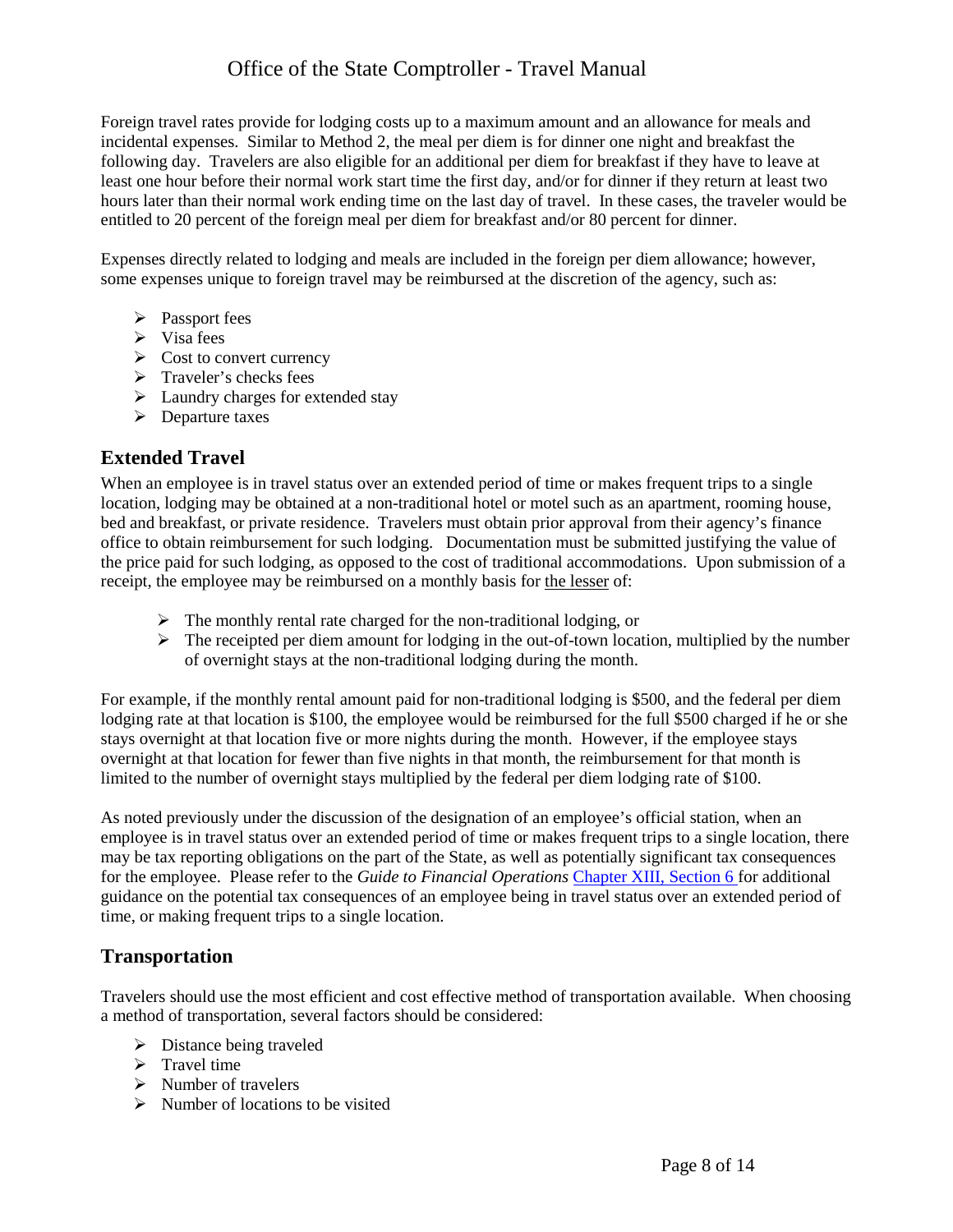- $\triangleright$  Type of transportation available
- $\triangleright$  Employee salaries and overtime

### <span id="page-10-0"></span>*Common Carrier*

a train, bus, taxicab or airplane. This is especially true when traveling between Albany and New York City. a train, bus, taxicab or airplane. This is especially true when traveling between Albany and New York City.<br>Where possible, travel should be scheduled usin[g NYS travel services contracts](http://www.ogs.ny.gov/bu/ss/trav/) and/or coach lowest cost coach accommodations available. The passenger's portion of the airline ticket or an e-ticket must be submitted with the expense report. Boarding passes are not acceptable. Employees may only use non-Often times the most efficient and cost effective method of transportation is using a common carrier such as accommodations when traveling by commercial air. The contract established by [OGS for airline travel](http://www.ogs.state.ny.us/purchase/snt/lists/gp_79006.asp) must be used by employees of the Executive Branch agencies. Employees of other branches should obtain the contract fares when the fare saves \$200 or more per round trip, and only after having obtained prior approval from their agency's finance office.

 Train travel on Amtrak will be reimbursed at the current Amtrak government rate, and the original ticket must be scanned or attached and included with the expense report.

 agencies may reimburse only the common carrier rate. Any common carrier tickets should be used within *to Financial Operations* [Chapter XIII, Section 4.A,](http://www.osc.state.ny.us/agencies/guide/MyWebHelp/Content/XIII/4/A.htm) in the event that common carrier tickets are not fully used within one year, the employee should return the ticket to that common carrier for a refund; this must be 12, 2012, employees may not bulk-purchase tickets using a travel card or procurement card. Employees should only purchase tickets for anticipated travel events. If a trip is cancelled at the direction of the agency, the traveler will not be responsible for any costs incurred. If a trip is cancelled for the traveler's When a common carrier is available but a more expensive method is chosen without sufficient justification, one year on a future trip and should not be reconciled until the ticket is used. In accordance with the *Guide*  done within one year of the purchase date to receive a refund. Consistent with the [OGS Memo](http://www.osc.state.ny.us/agencies/travel/ogs_card_memo.pdf) dated March convenience, he or she may be responsible for any costs.

 and home or official station may be incurred and are reimbursable for actual costs. Personal car mileage is annual notification to OSC regarding the IRS's standard mileage rate. Charges for traveling by common carrier between a transportation terminal (e.g., airport, bus or train station) reimbursable in accordance with collective bargaining agreements. The personal vehicle mileage rate for Management Confidential employees will be consistent with the Governor's Office of Employee Relations

### <span id="page-10-1"></span>*Personal Vehicle*

 reimbursement rates are determined by the IRS and collective bargaining agreements. A personal vehicle may be used for State business purposes when a State vehicle or common carrier is not available, is not cost effective or is otherwise not appropriate (for example, there is a need to transport voluminous files or documents and use of a State vehicle or common carrier is not practical). Mileage

 expenditures will not be allowed. These are considered operational costs and are covered in the mileage Charges for gasoline, oil, accessories, repairs, depreciation, anti-freeze, towing, insurance and other allowance.

 Travelers who are required to use their personal vehicles to transport clients or residents or heavy building or bargaining agreements. The additional mileage reimbursement may be reportable as income to the IRS. For construction materials will receive additional mileage reimbursements in accordance with their collective more information, please refer to the *Guide to Financial Operations* [Chapter XIII, Section 12.](http://www.osc.state.ny.us/agencies/guide/MyWebHelp/Content/XIII/12.htm)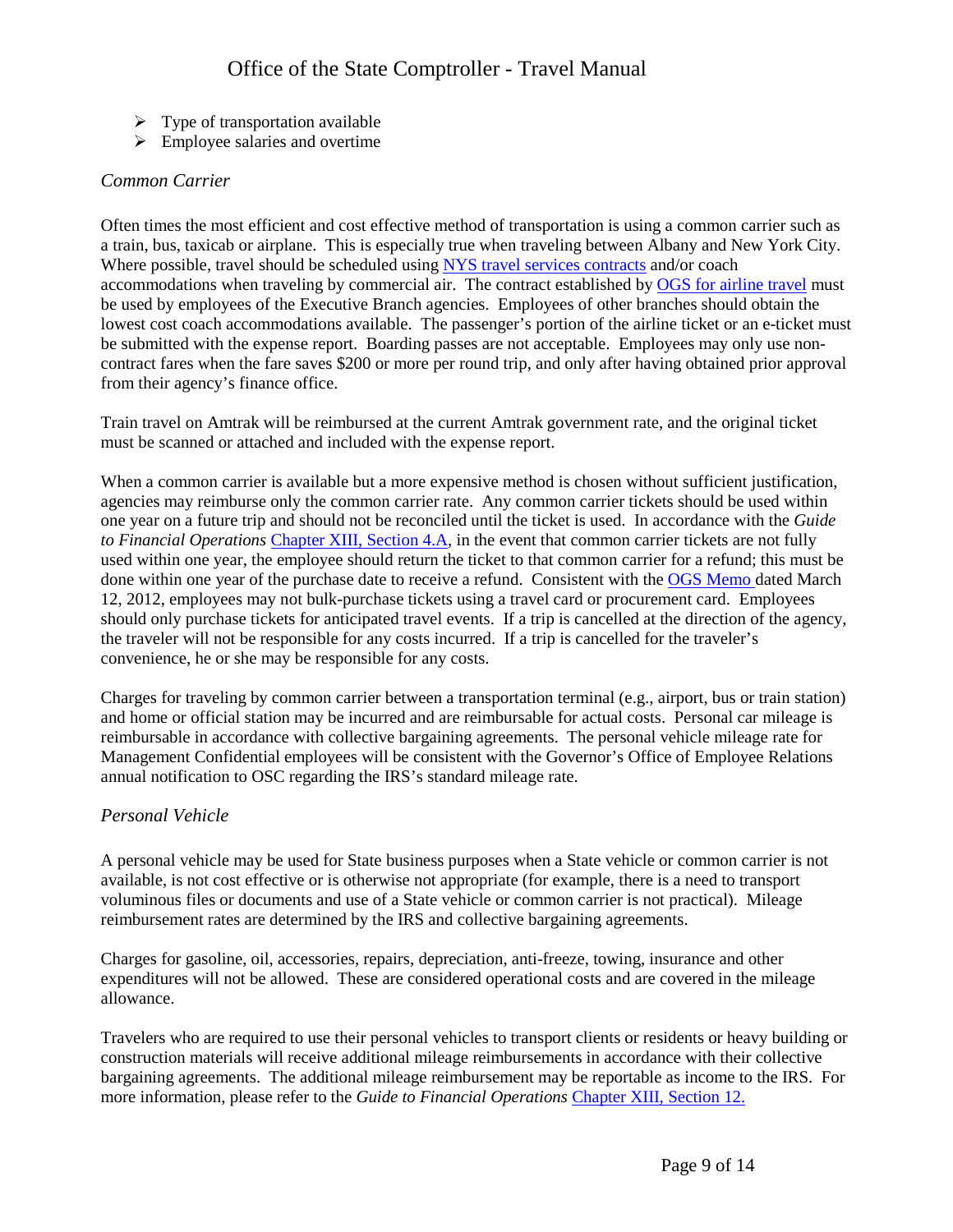### <span id="page-11-0"></span>*State Vehicle*

If available, State vehicles should always be considered when the use of an automobile is required. Gasoline and other necessary expenses incurred while a State vehicle is being used for business purposes will be reimbursed. Emergency expenses, if justified, will be reimbursed.

Agencies are responsible for setting policy to address the use and assignment of State vehicles by their employees.

### <span id="page-11-1"></span>*Rental Vehicle*

 When the use of a rental vehicle is necessary and prudent, agencies should use the OGS centralized office or the [OGS Travel Contracts website.](http://www.ogs.ny.gov/bu/ss/trav/) When renting a vehicle for State business, the traveler should mileage when using a rental vehicle will not be allowed. Employees who utilize rental vehicles for personal passenger vehicle rental contract. Information about this contract may be obtained from the agency's finance rent in the name of New York State and sign the agreement as an agent for the State. Any gasoline purchases and other direct costs associated with the vehicle will be reimbursed. Reimbursement for personal car use must reimburse the State for the cost of any charges incurred as a result of such personal usage.

 The travel card provides full insurance coverage and should be used for all rentals that are 31 days or less. If the card is used, additional insurance should not be purchased. If it is not used, it is recommended that the traveler purchase the collision damage waiver. Travelers should check with their agency's travel coordinator or finance office for the reimbursement policy for this expense.

 If the collision damage waiver is not purchased and the travel card is not used, the traveler's agency is responsible for any damages to the vehicle. In case of accidents, travelers should notify their agency immediately to file a claim.

#### <span id="page-11-2"></span>*Travel by Personally Owned Airplane*

 Authorization by the agency head is required for the use of a traveler's privately owned plane while on State business. A liability insurance policy must be currently in force and provide coverage of at least [\\$1,000,000.00](https://1,000,000.00) with the State of New York as a named/additional insured and loss payee. The insurer must be licensed by the State Department of Financial Services to conduct business in New York State, and a copy of the policy must be filed with the agency's chief fiscal officer.

 Travel by privately owned plane will be reimbursed at the lesser of the personal car mileage rate (regardless of the number of passengers carried) or the published coach fare for each passenger on State business (if commercial air transportation is available between points of travel).

#### <span id="page-11-3"></span>*Additional Transportation Expenses*

 Toll charges will be reimbursed whether paid in cash or with an EZ Pass issued to the employee. Agencies established for State vehicles. Such accounts will be established in the name of New York State. Those for the costs of any EZ Pass charges incurred during any personal usage. may not establish EZ Pass accounts for employees' personal cars. However, EZ Pass accounts may be officers and employees who are permitted to utilize State vehicles for personal use must reimburse the State

for the costs of any EZ Pass charges incurred during any personal usage.<br>All reasonable and necessary parking charges will also be reimbursed. Valet parking fees will only be reimbursed if it is an unavoidable expense (for example, when the hotel only offers valet parking).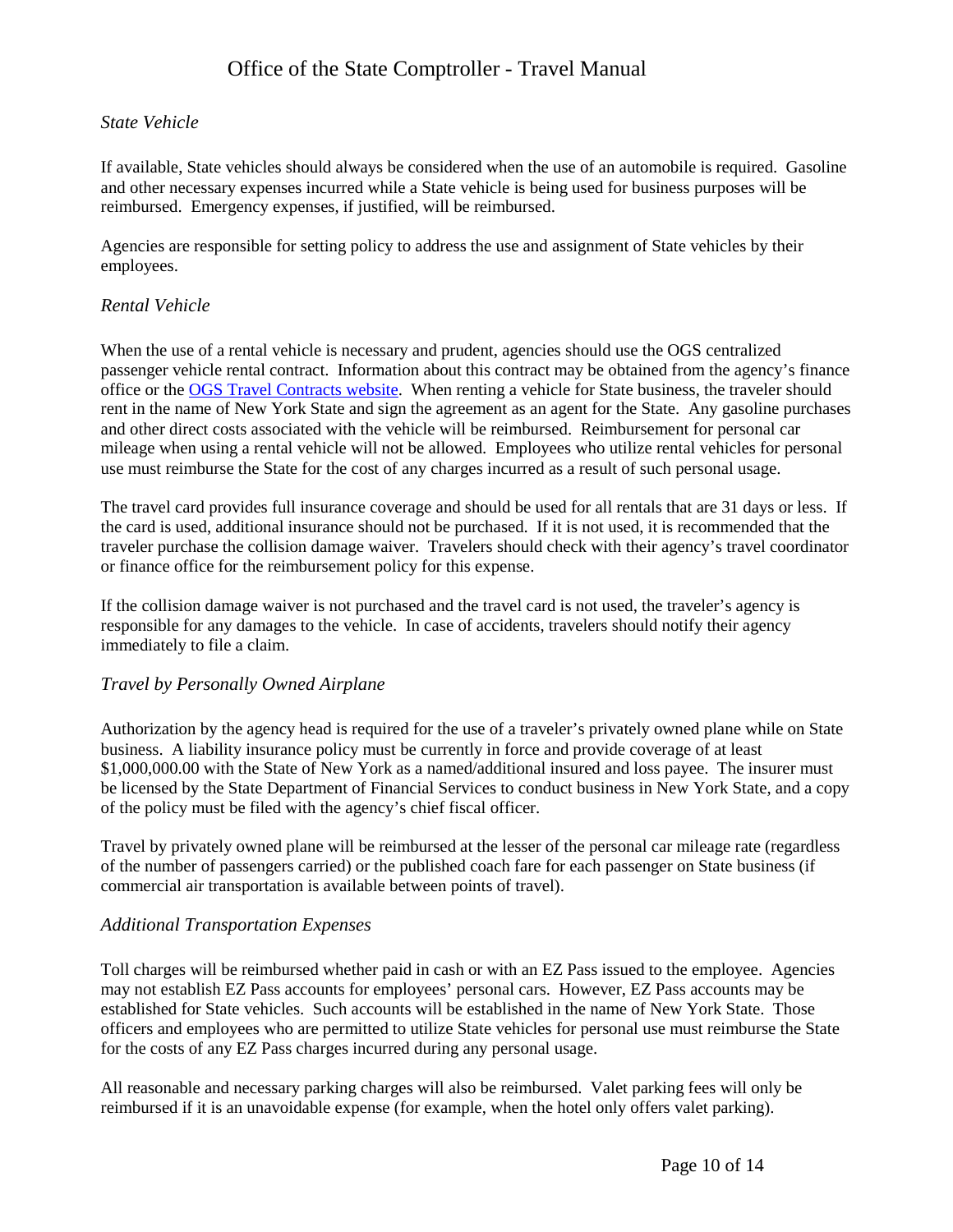<span id="page-12-0"></span>Additionally, reasonable and customary tips for allowable valet parking and taxicab fees will be reimbursed.

## **Travel Card Program**

 The State of New York has a Travel Card Program which was created to provide employees with a mechanism to pay for travel expenses. The travel card is generally available to all employees who are expected to travel at least once a year as part of their job. Applications should be made through agency finance offices. Only appropriate travel expenses may be charged to the card.

Advantages to using the travel card include:

- $\triangleright$  Charges are billed directly to the State
- $\triangleright$  The need for travel advances will be reduced
- $\triangleright$  The agency and State will be able to capture a true picture of travel expenses
- $\triangleright$  Travelers using the card will not need to carry large amounts of cash or use personal credit cards
- $\triangleright$  The program provides automatic business travel accident insurance when transportation is charged to the card

 official State business. Employees may not use travel cards to make personal purchases, even if they intend to reimburse the State for those expenses. In addition, travel cards must not be used to pay expenses that are not travel-related. Travel cards are to be used to pay only those expenses relating to travel costs incurred when traveling on

 employee travel. A NET-Card should be used when making State purchases for non-employee travel expenses. A procurement card should be used when making State purchases of goods and services not related to

 pocket expenses. Agency finance offices will reimburse out-of-pocket expenses and pay the travel card directly. Expense reports should be submitted within 30 days of the end of the travel event, since they provide information necessary to reconcile the travel card bill and refute potentially fraudulent charges. Employees are still required to submit expense reports to account for all expenses even if they miss the 30- An expense report must be submitted detailing all expenses including both travel card charges and out-ofday submission window. Revocation of an individual's travel card will occur upon repeated delays in the submission of expense reports. Expense reports must be submitted for all charges whether or not out-ofpocket expenses were incurred.

Improper or unauthorized charges may result in mandated reimbursement to the agency by the employee, suspension or loss of privileges related to the travel card, and/or disciplinary action.

 Agencies are responsible for recovering any overpayments or improper charges as well as ensuring the bill is reconciled correctly. Agencies may establish policies similar to the controls and accounting for cash expenses, paychecks or any other monies owed to the employee. advances. Improper charges may be recovered from an employee's reimbursement for out-of-pocket

 Employees leaving the agency must turn in their travel card prior to leaving. Agency finance offices are responsible for verifying any outstanding charges and canceling an employee's travel card before the employee's final paycheck is issued.

### <span id="page-12-1"></span>**Travel Advances**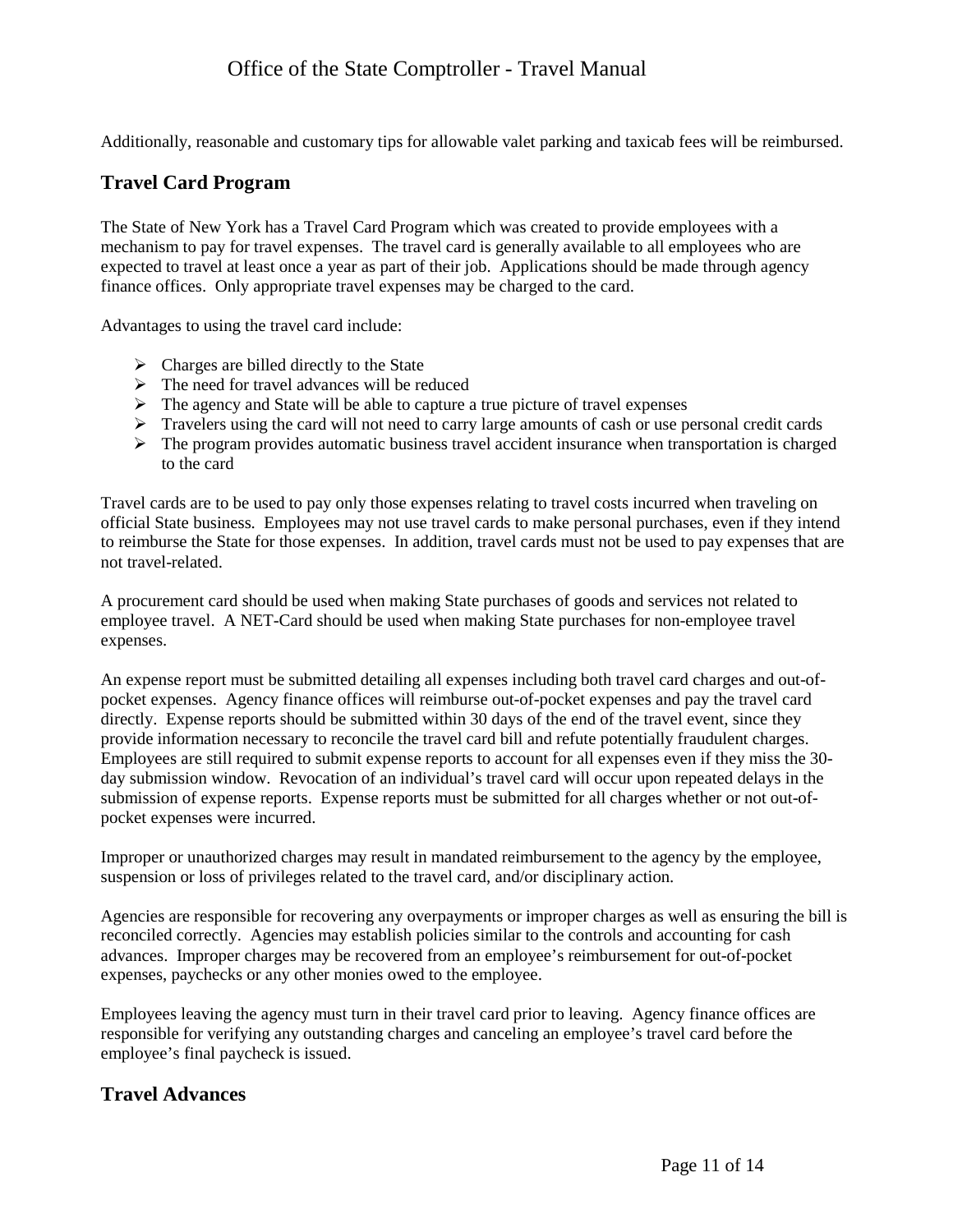Agencies should encourage the use of the travel card and are expected to provide a travel card to each traveler who is expected to travel at least once a year as part of his or her job. This enables travelers to on official State business. The traveler may request a travel advance by submitting an application to his or her agency's finance office. The amount of the advance is limited to what can be reasonably estimated to be the traveler's expected business related expenses. charge travel expenses directly to the State and avoid the need for advance payments. When use of the travel card is not viable, agencies have the discretion to issue a travel advance to the traveler to pay expenses while

the traveler's expected business related expenses.<br>Agencies must have procedures to ensure: timely accounting of travel advances, including timely submission of expense reports; an employee returns any excess travel advance amount within a reasonable time; and an employee does not leave the agency's employment with an outstanding travel advance. If necessary, recovery of funds may include deductions from the employee's salary or other monies due him or her.

### <span id="page-13-0"></span>**Receipt Requirements**

 or illegible, and there is no reason to question the legitimacy of the expense. Also, Agencies may reimburse Travelers must provide receipts with expense reports in accordance with the chart below. Agencies have the discretion to, on occasion, allow reimbursement of a business related travel expense if a receipt is misplaced expenses for which receipts are not customarily provided (e.g., coin parking meters).

 [\(FAQ's\)](http://www.osc.state.ny.us/agencies/travel/faq.htm) for travel. For additional clarification on receipt requirements, please refer to the [frequently asked questions](http://www.osc.state.ny.us/agencies/travel/faq.htm) 

| <b>Expense Type</b>                                                     | <b>Documentation Required</b>                                                                                                 |
|-------------------------------------------------------------------------|-------------------------------------------------------------------------------------------------------------------------------|
| Charge on the State Travel Card                                         | Receipt                                                                                                                       |
| Transportation by Common Carrier (e.g.<br>train, bus, airplane, subway) | Ticket stub if purchase price is printed on the stub; receipt<br>and ticket stub if purchase price is not printed on the stub |
| Taxi                                                                    | Receipt                                                                                                                       |
| Rental Car                                                              | Receipt showing return time                                                                                                   |
| Tolls - EZ Pass                                                         | EZ pass statement with applicable charges indicated                                                                           |
| Tolls - Cash                                                            | Receipt                                                                                                                       |
| Gas                                                                     | Receipt                                                                                                                       |
| Day Trip Meals - Receipted                                              | Receipt                                                                                                                       |
| Hotels - Receipted                                                      | Receipt                                                                                                                       |
| Miscellaneous and incidental expenses                                   | Receipt                                                                                                                       |

 For unreceipted expenses, such as mileage and unreceipted per diems, receipts are not required, but receipts are required for travel card charges, including those related to meals. Travelers may be required to document unreceipted expenses in other ways (e.g., the AC-160s and AC-132s).

### <span id="page-13-1"></span>**IRS Requirements**

The IRS generally requires tax withholding and W-2 reporting for the following types of travel reimbursements:

- $\triangleright$  Per diem amounts paid in excess of the rates allowed by the federal government which are not supported by receipts
- $\triangleright$  Meal allowances paid for non-overnight travel or day trips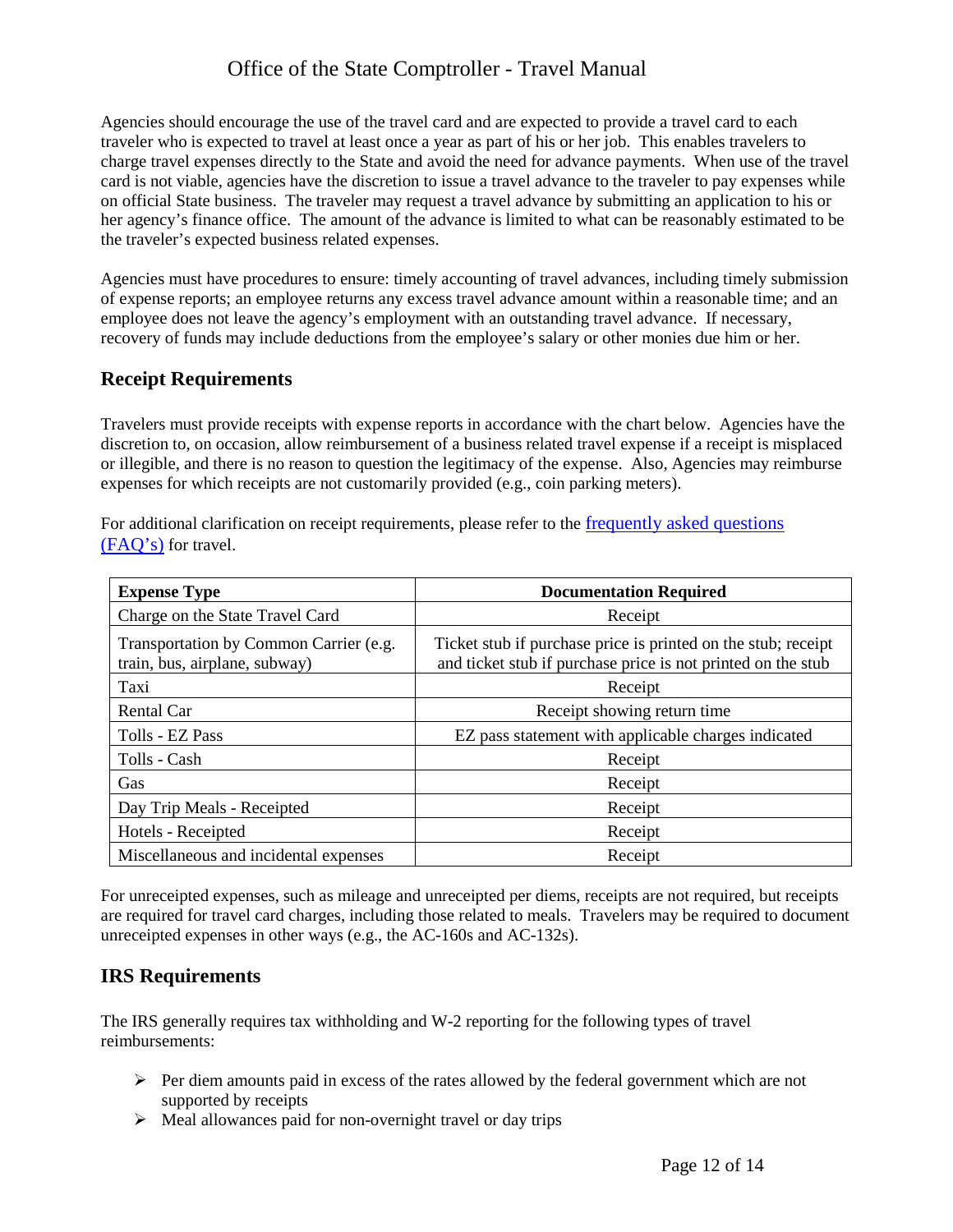- $\triangleright$  Mileage reimbursements in excess of the maximum federal rates
- $\triangleright$  Reimbursement for expenses incurred for travel to a single location when the job assignment is realistically expected to last in excess of one year, or does in fact exceed one year. Please refer to the *Guide to Financial Operations* [Chapter XIII, Section 6](http://www.osc.state.ny.us/agencies/guide/MyWebHelp/Content/XIII/6.htm) for additional guidance.
- $\triangleright$  Reimbursement for travel expenses from an employee's residence to his or her main place of business (i.e., the place where the employee works more than any other work location – also known located. Please refer to the *Guide to Financial Operations* [Chapter XIII, Section 6](http://www.osc.state.ny.us/agencies/guide/MyWebHelp/Content/XIII/6.htm) for additional as the employee's tax home). If an employee regularly works in more than one place, the employee's tax home is the general area where the employee's main place of business or work is guidance.

Completing expense reports with the correct expense types will allow SFS to automatically generate the necessary information required by the IRS for reporting taxable payments. Please refer to the *Guide to Financial Operations* [Chapter XIII, Section 12](http://www.osc.state.ny.us/agencies/guide/MyWebHelp/Content/XIII/12.htm) for detailed explanations and procedures regarding taxable travel reimbursements.

### <span id="page-14-0"></span>**Interviews for Employment**

 Service; for positions outside the competitive class, such determination shall be made by the head of the agency in which the positions are authorized. Reimbursement will be allowed to candidates who reside over In accordance with State Finance Law Section 203 and 2 NYCRR 8.14, the appointing officer of an agency may authorize reimbursement for travel expenses necessarily incurred by candidates attending interviews for positions for which there is a shortage of qualified candidates. Positions in the competitive class for which there are shortages of qualified candidates shall be determined by the State Department of Civil 50 miles from the place of interview in accordance with the rules detailed in this Travel Manual. Expenses may include transportation, food, and lodging.

### <span id="page-14-1"></span>**Commissioners and Certain Senior Officials**

 In accordance with State Finance Law Section 109(5) and Section 24 of Chapter 986 of the Laws of 1984, transportation expenses and a fixed per diem when in overnight travel status in accordance with the Commissioners and certain senior officials are entitled to reimbursement for actual and necessary following schedule:

- \$100 per day in New York City and the counties of Erie, Monroe, Nassau, Suffolk and Westchester
- \$75 per day for travel to all other locations

 obtained, including lodging with relatives or friends. No receipts are required when using the fixed per diem The fixed per diem rates (as opposed to the receipted rates set forth in Method 2 described previously) provide for a flat rate allowance for meals, lodging and incidental expenses regardless of where lodging is rates.

 Instead of the fixed per diem rates described above, alternatively, such officials are entitled to reimbursement of actual and necessary transportation expenses, and for meals and lodging expenses in accordance with Method 2.

 Officials may not combine the use of the fixed per diem rates and the receipted rates on the same overnight trip. An overnight trip, for per diem purposes, is defined as dinner, lodging and breakfast the following morning. If an individual has multiple overnights in the same travel event, each overnight is considered its own trip.